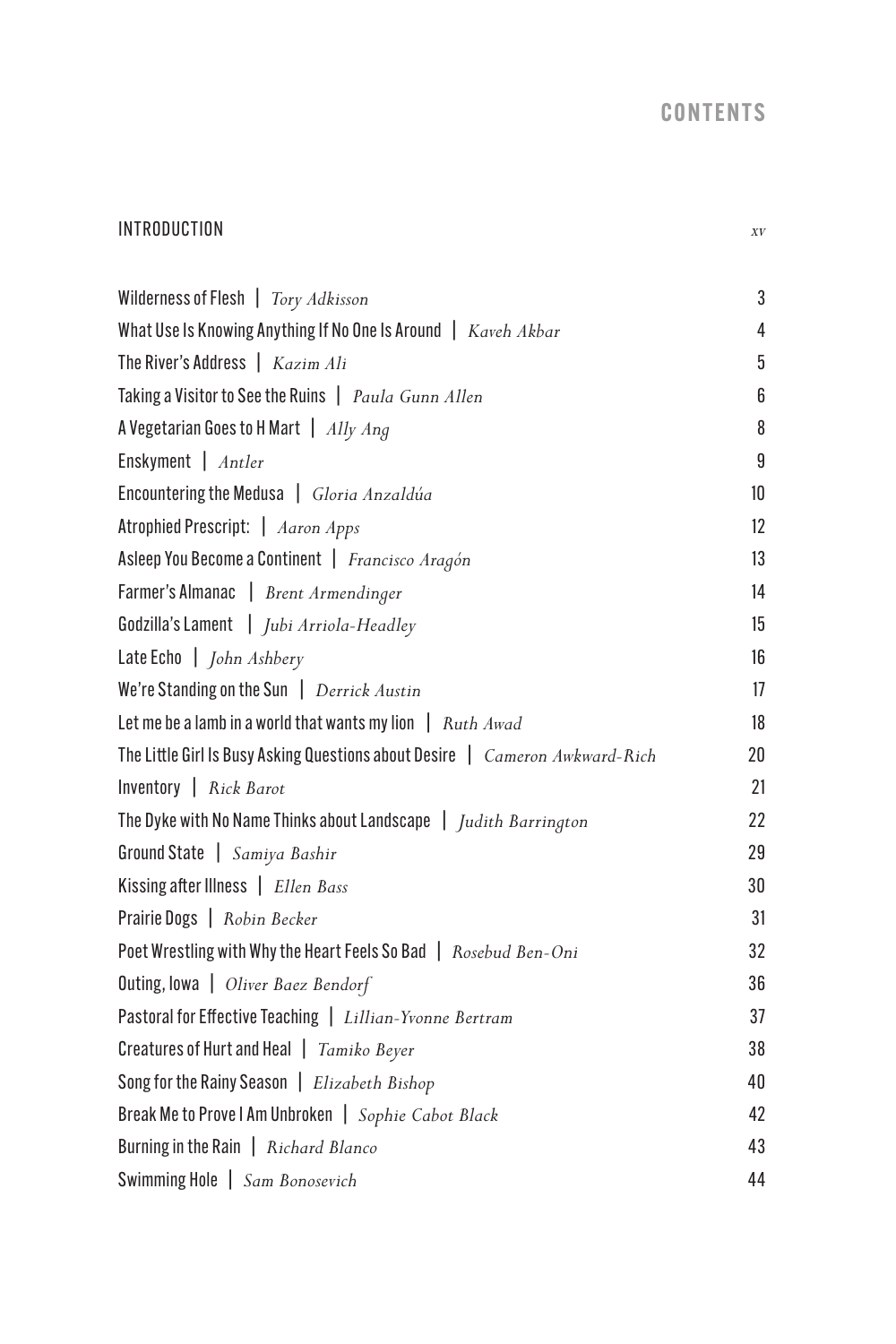| Regarding the Absent Heat of Your Skin on Letters I Receive While at Sea   Elizabeth Bradfield 45 |    |
|---------------------------------------------------------------------------------------------------|----|
| Unruly $\int$ <i>Jari Bradley</i>                                                                 | 46 |
| $\left  \text{in the cut} \right $ Julian Talamantez Brolaski                                     | 47 |
| Fast   Olga Broumas                                                                               | 48 |
| Lion   Jericho Brown                                                                              | 50 |
| Self-Portrait as Land Snail   Nickole Brown                                                       | 51 |
| Hurricane Lyric   Matthew Burgess                                                                 | 53 |
| Home   Tara Shea Burke                                                                            | 54 |
| Hermit Crab   Stephanie Burt                                                                      | 55 |
| For the Feral Splendor That Remains   CAConrad                                                    | 56 |
| Who Holds the Stag's Head Gets to Speak   Gabrielle Calvocoressi                                  | 57 |
| What I Would Give   Rafael Campo                                                                  | 58 |
| On Harvesting Oneself   Kayleb Rae Candrilli                                                      | 59 |
| The Hummingbird $\int Cyrus$ Cassells                                                             | 60 |
| Drown   Marcelo Hernandez Castillo                                                                | 61 |
| Lesson of Bread   Jerah Chadwick                                                                  | 62 |
| Post Op   Judith Chalmer                                                                          | 63 |
| XXIV.   Jos Charles                                                                               | 64 |
| Elegy to Be Exhaled at Dusk   Chen Chen                                                           | 65 |
| Dear $0 \mid$ Ching-In Chen                                                                       | 67 |
| Magnified $\int$ <i>Justin Chin</i>                                                               | 68 |
| Wildlife   Franny Choi                                                                            | 70 |
| Desire as Blue Fog   Chrystos                                                                     | 72 |
| Twin Cities   James Cihlar                                                                        | 73 |
| [this the forest]   Cody-Rose Clevidence                                                          | 75 |
| The Rock   Henri Cole                                                                             | 76 |
| Welcome to the Fall   Flower Conroy                                                               | 77 |
| (An Orchid)   S. Brook Corfman                                                                    | 78 |
| To a Straight Man   Eduardo C. Corral                                                             | 79 |
| Voyages   Hart Crane                                                                              | 81 |
| First Date, Hawk Mountain   James Crews                                                           | 87 |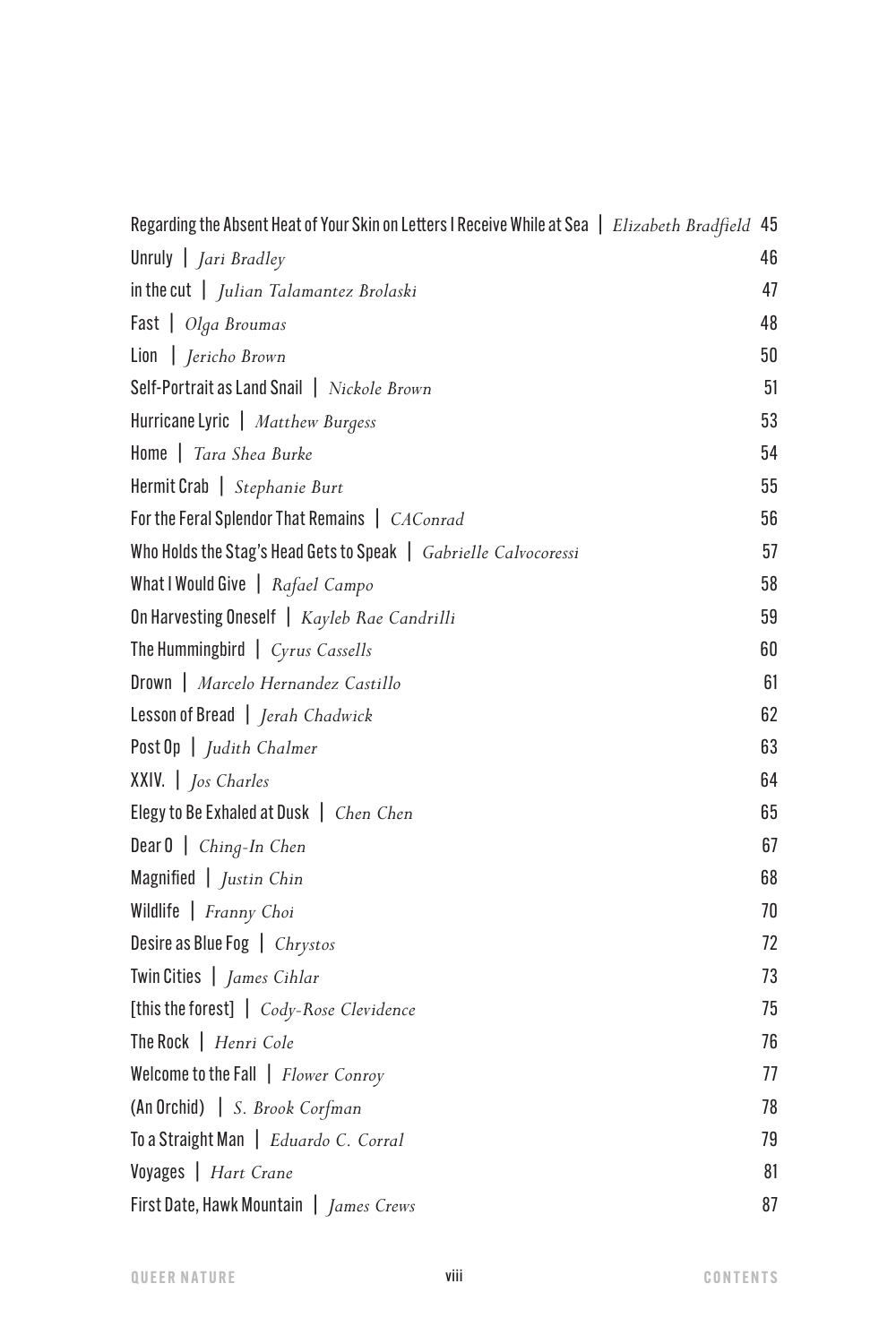| Youth Sings a Song of Rosebud   Countee Cullen              | 88  |
|-------------------------------------------------------------|-----|
| Once All the Hounds Had Been Called Home $\int$ Meg Day     | 89  |
| The Art of Butterflying   tatiana de la tierra              | 90  |
| These Hands, If Not Gods   Natalie Diaz                     | 91  |
| Post-Therapy Room   William Dickey                          | 93  |
| Could I but ride indefinite $\int Emily Dickinson$          | 94  |
| Wood and Rain   Melvin Dixon                                | 95  |
| The Basilisk $\mid$ Lynn Domina                             | 96  |
| Deep Lane $\mid$ Mark Doty                                  | 97  |
| Going Home   Qwo-Li Driskill                                | 98  |
| Conception Myth   Cheryl Dumesnil                           | 101 |
| Sonnet   Alice Moore Dunbar-Nelson                          | 102 |
| Often I Am Permitted to Return to a Meadow   Robert Duncan  | 103 |
| Pervert   Julie R. Enszer                                   | 104 |
| Settling In   Jenny Factor                                  | 107 |
| $\textsf{Sex}$   <i>Nikky Finney</i>                        | 108 |
|                                                             | 111 |
| Ode to the Corpse Flower   Benjamin Garcia                  | 112 |
| In Transit $\mid R. J. Gibson$                              | 114 |
| Poem in Which I Transition into Water   aeon ginsberg       | 115 |
| Sunflower Sutra   Allen Ginsberg                            | 116 |
| All at Sea   Sarah Giragosian                               | 118 |
| pedicles, or this is where   Matty Layne Glasgow            | 120 |
| The Strangers Who Find Me in the Woods   Rigoberto González | 121 |
| You Form   Rae Gouirand                                     | 122 |
| A Migration $\int Jan-Henry$ Gray                           | 124 |
| Heaven and Earth   Miriam Bird Greenberg                    | 125 |
| A Kingdom of Longing   Rachel Eliza Griffiths               | 127 |
| El Beso   Angelina Weld Grimké                              | 128 |
| Not Children   Benjamin S. Grossberg                        | 129 |
| Words for Some Ash   Thom Gunn                              | 130 |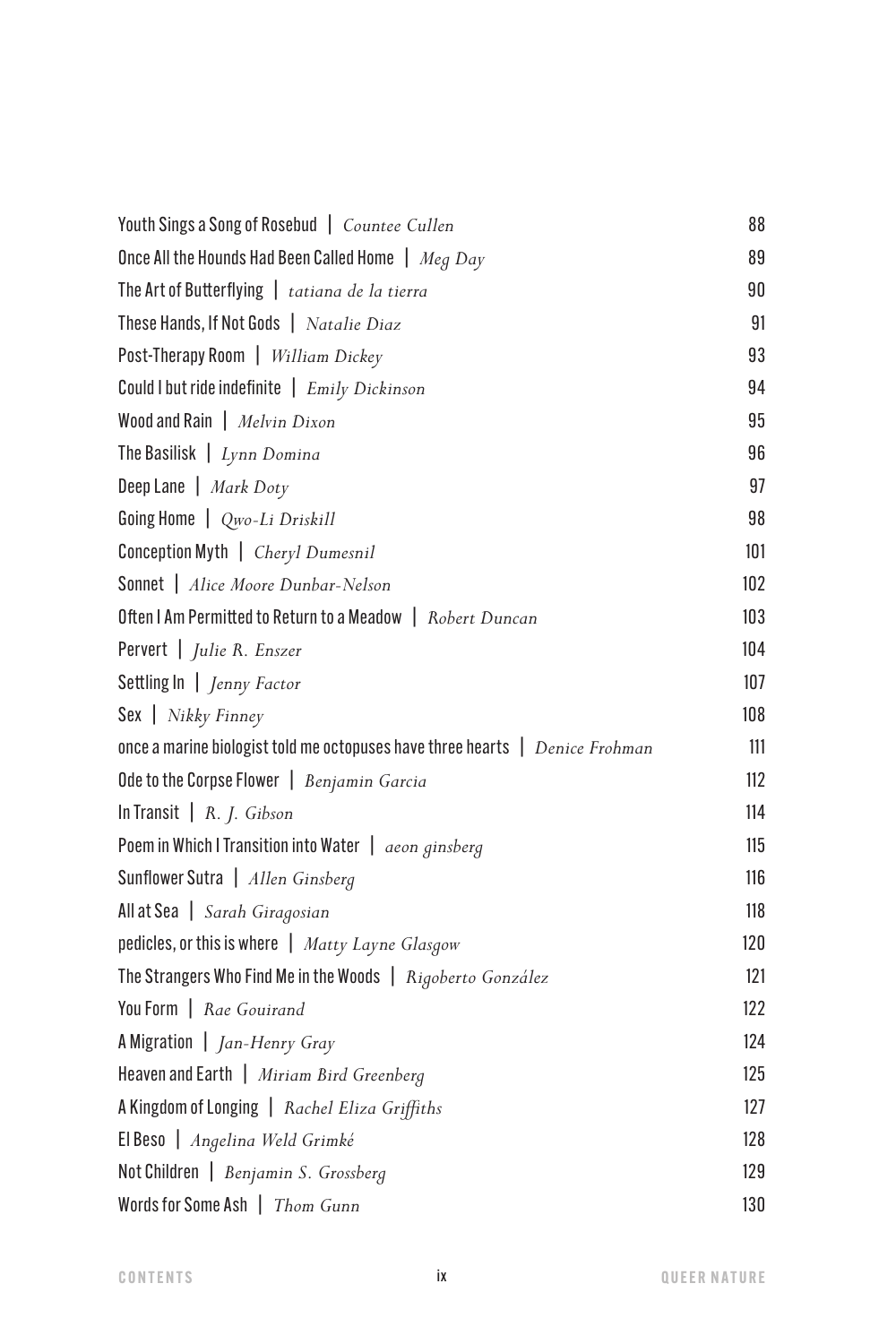| Queerodactyl   Roy G. Guzmán                                       | 131 |
|--------------------------------------------------------------------|-----|
| Sheltered Garden $\mid H. D.$                                      | 132 |
| Nearly a Valediction   Marilyn Hacker                              | 134 |
| The Valley of the Amazons   Eloise Klein Healy                     | 136 |
| The Kiss   Christopher Hennessy                                    | 137 |
| Bottle Gentian   KateLynn Hibbard                                  | 139 |
| Shadows, Saddle Canyon   Jane Hilberry                             | 141 |
| Grafted   Matthew Hittinger                                        | 142 |
| Idyll   Richie Hofmann                                             | 143 |
| Demand   Langston Hughes                                           | 144 |
| Tenor   Luther Hughes                                              | 145 |
| Elementary Departures   Christina Hutchins                         | 148 |
| Primer   <i>Jessica Jacobs</i>                                     | 149 |
| A Stranger Asks Where I Am From   Charles Jensen                   | 150 |
| Mesquites   Joe Jiménez                                            | 151 |
| Late Bloom   Jenny Johnson                                         | 154 |
| To a Strayed Cat   Stephen Jonas                                   | 156 |
| Golden Egg   Ever Jones                                            | 157 |
| Drag   Saeed Jones                                                 | 159 |
| Letter to the Local Police   June Jordan                           | 160 |
| purple   Britteney Black Rose Kapri                                | 162 |
| Love Poem: Chimera   Donika Kelly                                  | 163 |
| Young Male   Maurice Kenny                                         | 164 |
| <b>Conservation &amp; Rehabilitation</b> $\int$ <i>Alyse Knorr</i> | 166 |
| Sweet Briar   Melissa Kwasny                                       | 167 |
| A Little Bit of Ocean $\int$ <i>Joy Ladin</i>                      | 168 |
| Perianth   Gerrit Lansing                                          | 169 |
| Breathing You In   Joan Larkin                                     | 171 |
| Self-Portrait with Scoliosis (II)   Travis Chi Wing Lau            | 172 |
| A Southern Wind   Rickey Laurentiis                                | 173 |
| Amphibians   Joseph O. Legaspi                                     | 174 |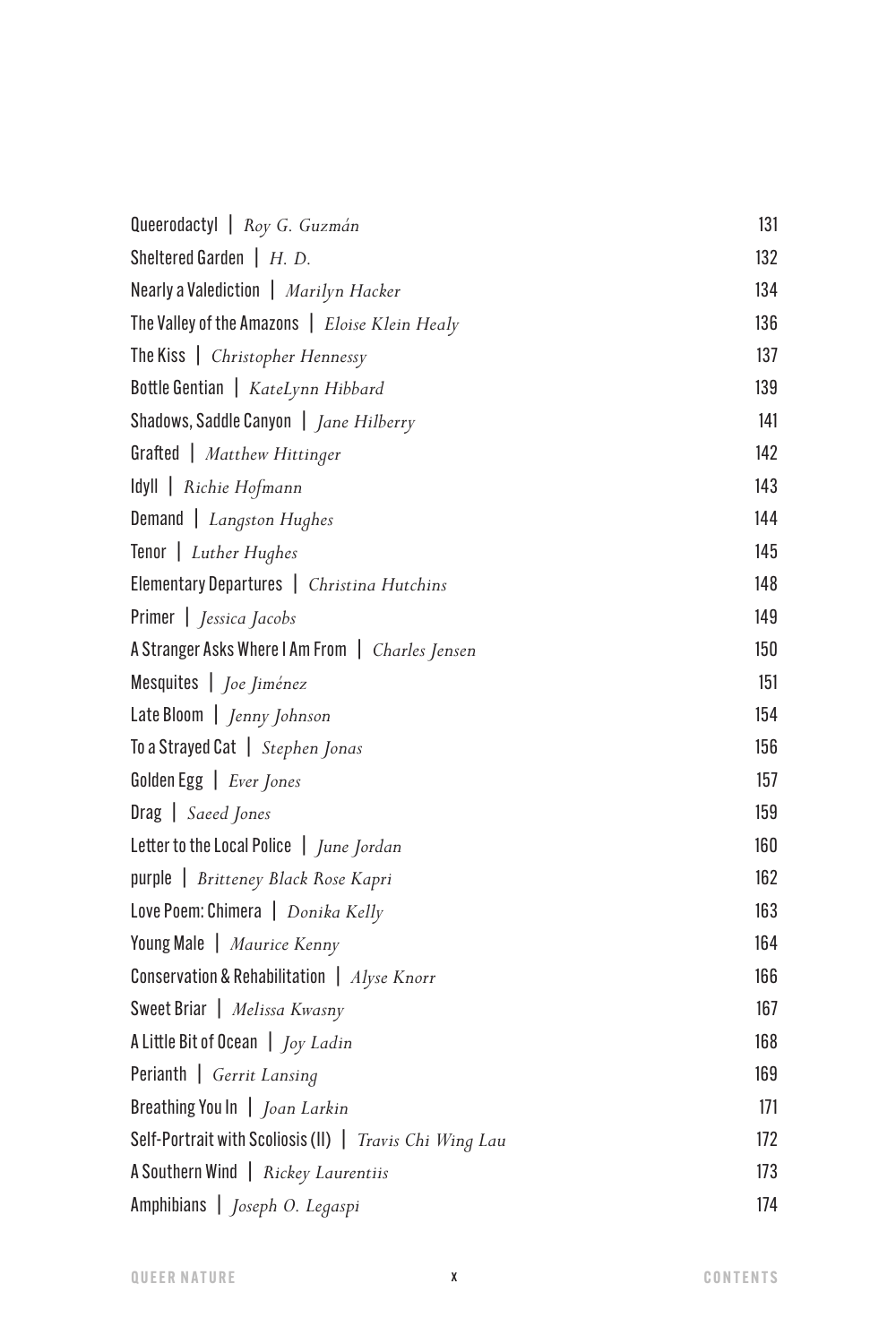| Love Two Times   Muriel Leung                                            | 176 |
|--------------------------------------------------------------------------|-----|
| Thunder Cake   Mel Michelle Lewis                                        | 177 |
| I Came   Timothy Liu                                                     | 179 |
| poem to my boyfriend's human immunodeficiency virus $ $ Chip Livingston  | 180 |
| Coal   Audre Lorde                                                       | 182 |
| Falling, Falling, Then Rain, Then Snow   Su Smallen Love                 | 183 |
| Grotesque   Amy Lowell                                                   | 184 |
| Viscous   Ed Madden                                                      | 185 |
| Dove Season   Michael Martella                                           | 186 |
| [Dear one, the sea]   Dawn Lundy Martin                                  | 187 |
| The Way the World Comes Back   <i>Janet McAdams</i>                      | 188 |
| My Sideshow $\mid$ <i>J. D. McClatchy</i>                                | 189 |
| Coming Out in the Ozarks   Anne Haven McDonnell                          | 191 |
| <b>I Know My Soul</b>   Claude McKay                                     | 192 |
| Dear Canaries   Kevin McLellan                                           | 193 |
| América   Sarah María Medina                                             | 194 |
| For Two Lovers in the Year 2075 in the Canadian Woods   William Meredith | 197 |
| The Lovers   James Merrill                                               | 198 |
| <b>Sonnet XI</b>   Edna St. Vincent Millay                               | 199 |
| Eating a Mountain   Deborah Miranda                                      | 200 |
| Hemispheres   Susanna J. Mishler                                         | 201 |
| The Complete Tracker $ $ Rajiv Mohabir                                   | 203 |
| Shared Plight   Kamilah Aisha Moon                                       | 204 |
| Real Curvature   Rachel Moritz                                           | 206 |
| Hawk like a Steeple   Alicia Mountain                                    | 207 |
| He Says, Oyster   Miguel Murphy                                          | 208 |
| [l always put my pussy] $\mid$ Eileen Myles                              | 210 |
| For the Era of Extraordinary Weather $\int \lim \, Nawrocki$             | 212 |
| <b>Changeling</b>   <i>Hieu Minh Nguyen</i>                              | 214 |
| On Trans   Miller Oberman                                                | 215 |
| To You   Frank O'Hara                                                    | 217 |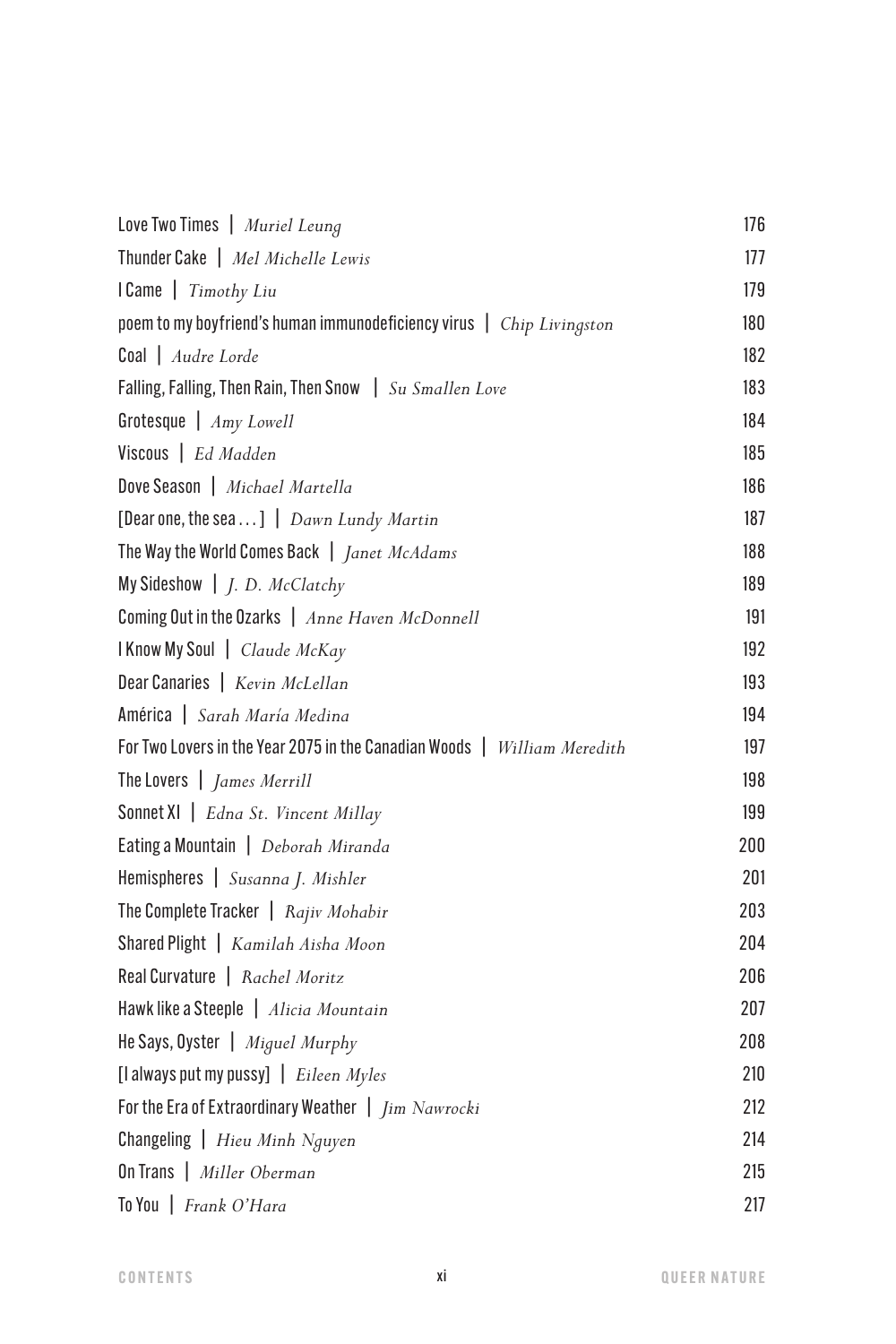| Wild Geese   Mary Oliver                                                             | 218 |
|--------------------------------------------------------------------------------------|-----|
| Three times on the trail, I looked back for you   Kate Partridge                     | 219 |
| Toward   Juliet Patterson                                                            | 220 |
| Thrush   Gerry Gomez Pearlberg                                                       | 221 |
| Radiance versus Ordinary Light   Carl Phillips                                       | 223 |
| Nature Poem with a Compulsive Attraction to the Shark $\parallel$ Xan Phillips       | 224 |
| [This white guy asks do I feel more connected to nature] $\mid$ $Tommy$ Pico         | 226 |
| Migration   Carol Potter                                                             | 227 |
| Landscape with Lymphatic System, System of Rivulets, System of Rivers   D. A. Powell | 228 |
| Burning Water   Minnie Bruce Pratt                                                   | 230 |
| Lost Season   Alison Prine                                                           | 232 |
| Livestock   Khalisa Rae                                                              | 233 |
| Backyard Rock   <i>Jacques J. Rancourt</i>                                           | 234 |
| Gerard Manley Hopkins Drafts the Light   Varun Ravindran                             | 238 |
| Head of the Gorgon   Justin Phillip Reed                                             | 240 |
| uncoil   Rita Mae Reese                                                              | 241 |
| Horses in Snow   William Reichard                                                    | 242 |
| Memory as Missionary Position $ $ No'u Revilla                                       | 243 |
| heart of the bell   heidi andrea restrepo rhodes                                     | 245 |
| Diving into the Wreck   Adrienne Rich                                                | 247 |
| Backflash: Hinge   Elizabeth Lindsey Rogers                                          | 250 |
| Hero Worship   Dakota R. Rottino-Garilli                                             | 252 |
| How a Thought Thinks   Kay Ryan                                                      | 253 |
| Fairy Tale $\int$ sam sax                                                            | 254 |
| Await   James Schuyler                                                               | 255 |
| Many Things Are True   Ruth L. Schwartz                                              | 257 |
| Woman Circling Lake   Maureen Seaton                                                 | 258 |
| Unbearable White   Charif Shanahan                                                   | 259 |
| I'm Over the Moon   Brenda Shaughnessy                                               | 260 |
| Geology of Water   Reginald Shepherd                                                 | 262 |
| Boy with Flowers $ Ely Shipley$                                                      | 265 |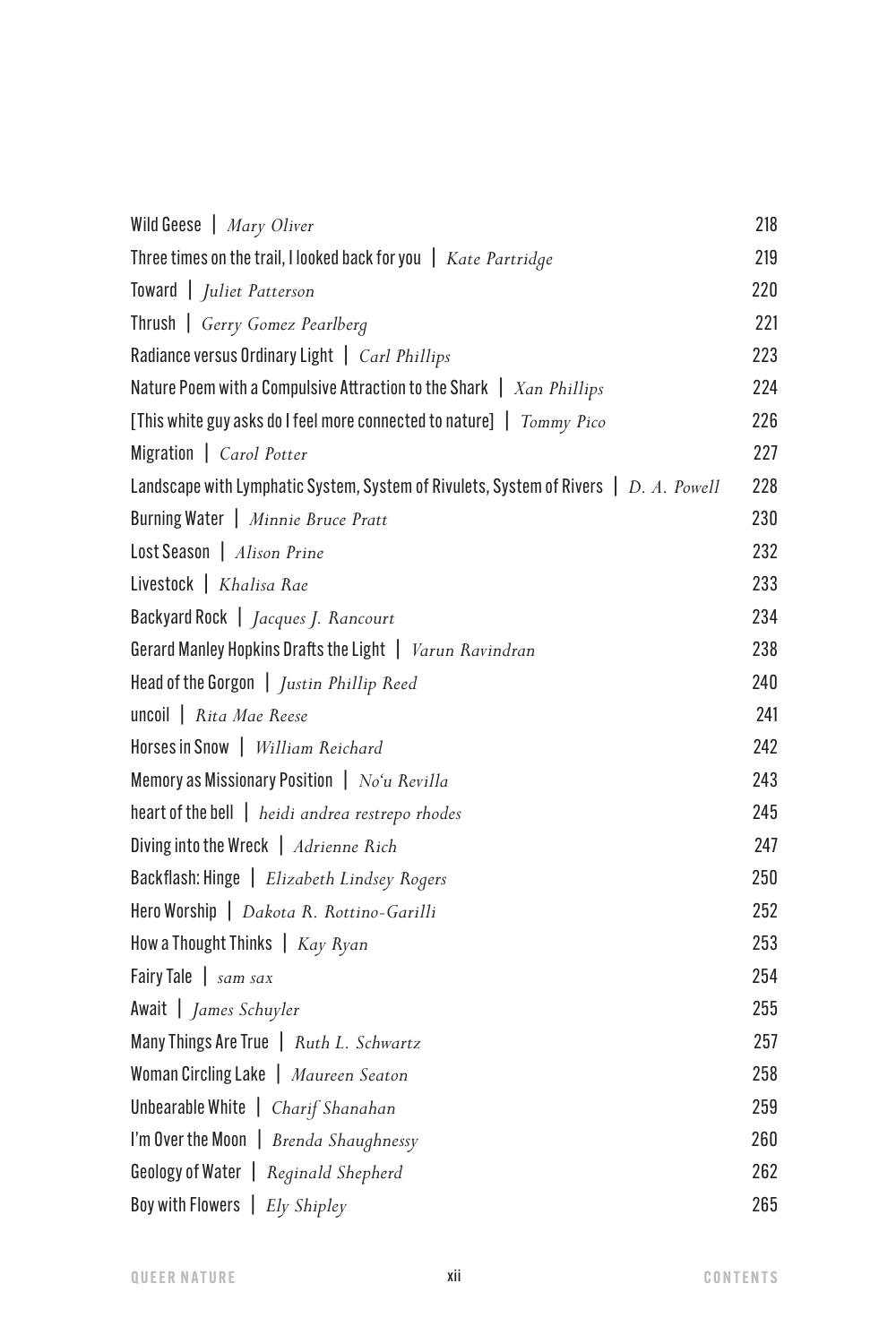| November 19, 2016   Cedar Sigo                                                    | 267 |
|-----------------------------------------------------------------------------------|-----|
| Lovesong of the Square Root of Negative One   Richard Siken                       | 269 |
| Love Letter to a Dead Body   <i>Jake Skeets</i>                                   | 270 |
| What's Required $ $ Aaron Smith                                                   | 271 |
| alternate names for black boys   Danez Smith                                      | 272 |
| Closing the Gay Bar outside Gas City $\int$ <i>Bruce Snider</i>                   | 273 |
| Queer Earth $\int$ <i>Jess X. Snow</i>                                            | 274 |
| The Joshua Tree // Submits Her Name Change   Christopher Soto                     | 277 |
| For Mac   <i>Jack Spicer</i>                                                      | 278 |
| Lifting Belly (II)   Gertrude Stein                                               | 279 |
| Tonawanda Swamps   James Thomas Stevens                                           | 280 |
| Visiting the Natural History Museum with the Son I Don't Yet Have   Will Stockton | 281 |
| The Exchange $\int$ May Swenson                                                   | 283 |
| Estuary   Lehua M. Taitano                                                        | 284 |
| Little Errand $\vert$ Brian Teare                                                 | 285 |
| Field Song   Amber Flora Thomas                                                   | 288 |
| The War with the Dandelions $\int$ <i>Bradford Tice</i>                           | 289 |
| Garden   Eric Tran                                                                | 290 |
| the aftermath of what $ $ Arianne True                                            | 292 |
| Beast Meridian   Vanessa Angélica Villarreal                                      | 293 |
| Instructions for Opening up the Heart   Irene Villaseñor                          | 294 |
| Torso of Air   Ocean Vuong                                                        | 295 |
| Butch Geography   Stacey Waite                                                    | 296 |
| A Natural History of Gay Love   Michael Walsh                                     | 298 |
| The Third Measure Paused & Set to Your Breathing   Michael Wasson                 | 299 |
| lowa   Valerie Wetlaufer                                                          | 301 |
| Tail   Arisa White                                                                | 302 |
| Skin Movers $\int$ <i>James L. White</i>                                          | 303 |
| Parable   <i>Jim Whiteside</i>                                                    | 304 |
| This Compost   Walt Whitman                                                       | 305 |
| Juneberry   Amie Whittemore                                                       | 307 |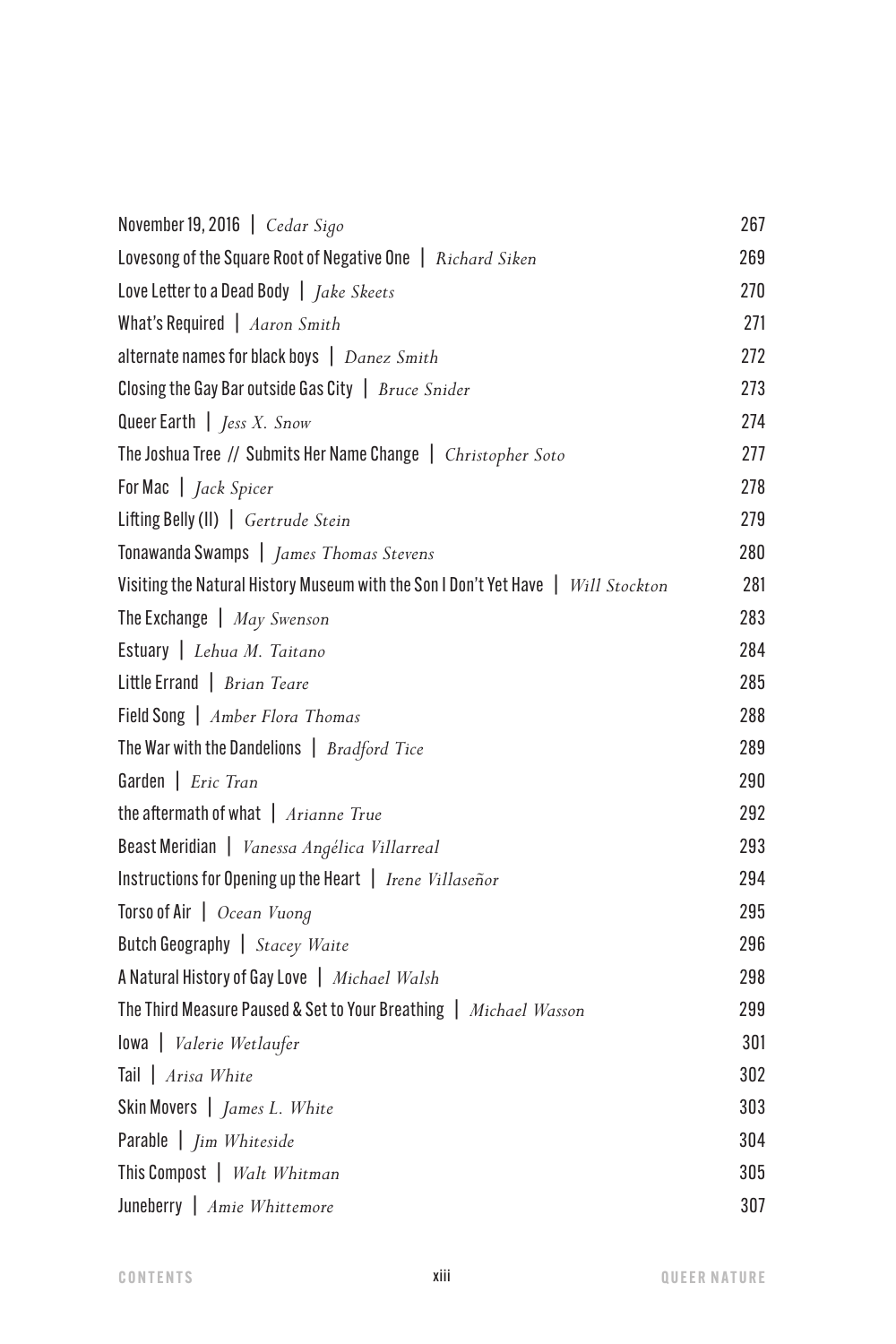| A Poem for Trapped Things   John Wieners                | 308 |
|---------------------------------------------------------|-----|
| blackbody $\int$ Candace Williams                       | 310 |
| First Words   Phillip B. Williams                       | 312 |
| Root Sutra   Morgan Grayce Willow                       | 314 |
| Turing's Theories Regarding Homosexuality   Tobias Wray | 315 |
| The Trick   Mark Wunderlich                             | 316 |
| The Kiss $ $ Yanyi                                      | 318 |
| The Gods among Us $\mid$ C. Dale Young                  | 319 |
| Flora and Fauna $\int$ <i>Amanda Yskamp</i>             | 320 |
|                                                         |     |
| ACKNOWLEDGMENTS                                         | 323 |
| CREDITS                                                 | 325 |
| <b>CONTRIBUTORS</b>                                     | 337 |
| ABOUT THE EDITOR                                        | 375 |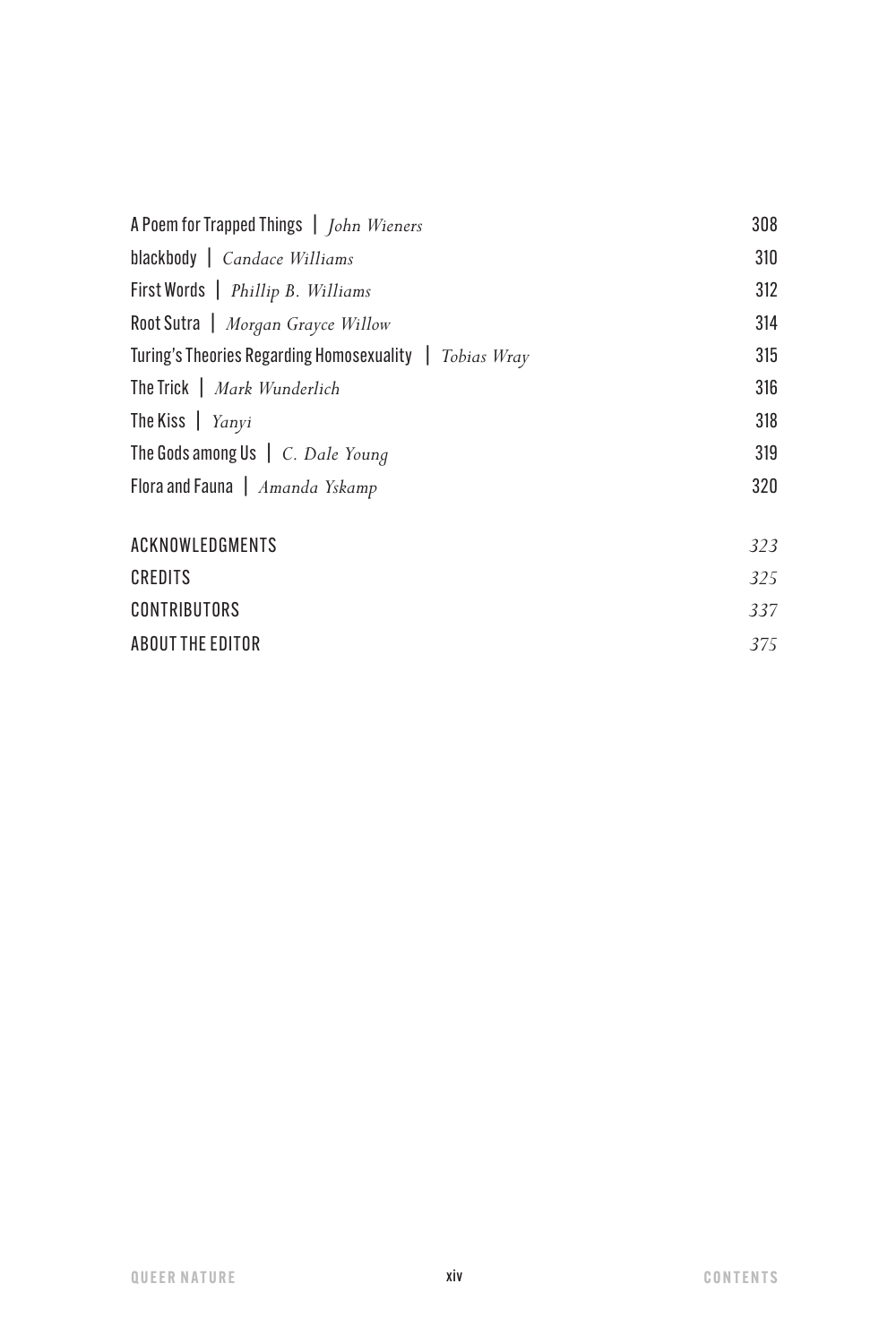## **INTRODUCTION**

I GREW UP in the hilly fields of a Minnesota dairy farm, and no matter where I live as an adult, those fields and pastures are the homeland I carry inside me, complete with cows, insects, crops, and prairie plants. That farm, as well as my life there, was hard, messy, and dirty, but still, I loved it. I believe we all have at least one such place that we carry, and I also believe that poetry, perhaps more than any other medium, can locate it, can recreate it. But for years, I couldn't find a poem that celebrated this gritty place; instead, I found lines about bountiful, golden harvests and bouncing baby calves. These depictions didn't tell my truths, which made finding them and developing them in my own poetry that much harder. In addition, as a gay farm kid, I was aware that if an animal doesn't reproduce, it's unnatural and useless. This commonplace rural wisdom impeded my ability to express the queer version of the homeland I carry. For a long time, I couldn't figure out how I fit in, but still, I loved it, even if the story I was being told about what was right and worth appreciating in nature excluded the most important parts of me.

So, what did it mean in nature for a boy attracted to other boys? At that age, it suggested to me that nature had made a big mistake. Did I belong in nature at all? I wanted to, but everything around me seemed to suggest that there was simply no place, no use for me. Discovering poetry as a teenager and dedicating myself to its study as a freshman in college, I quickly and easily found celebratory pastorals redolent with flora and fauna as well as transcendent contemplations of life and death linked to animals and the passage of seasons, but these poetic conventions investigated the birds, the bees, and quite often, deer. I read everything by Robert Bly and James Wright, two poets with whom I share a landscape, but not an orientation or corresponding attitude toward nature. The speakers in their lyric poems evoked harmony with their natural surroundings, a harmony I didn't recognize in my marrow. It wasn't until much later that I found poems that responded to nature in a way that spoke to that homeland inside me: Ed Madden's filthy poem "Viscous" conjuring rotting hay bales and drying semen; Amber Flora Thomas's "Field Song" evoking the damage the human body does to a field of wheat. Both poems moved beyond the golden glory of harvests and depicted a nuanced, sometimes antagonistic, relationship with nature. In other words, before finding poems like these, I didn't find my queer life in the place where I had lived so long and knew best or in the poems I loved most. These poems opened a door, and they allowed me to see beyond the clichéd and expected; they showed me how queer nature can really be.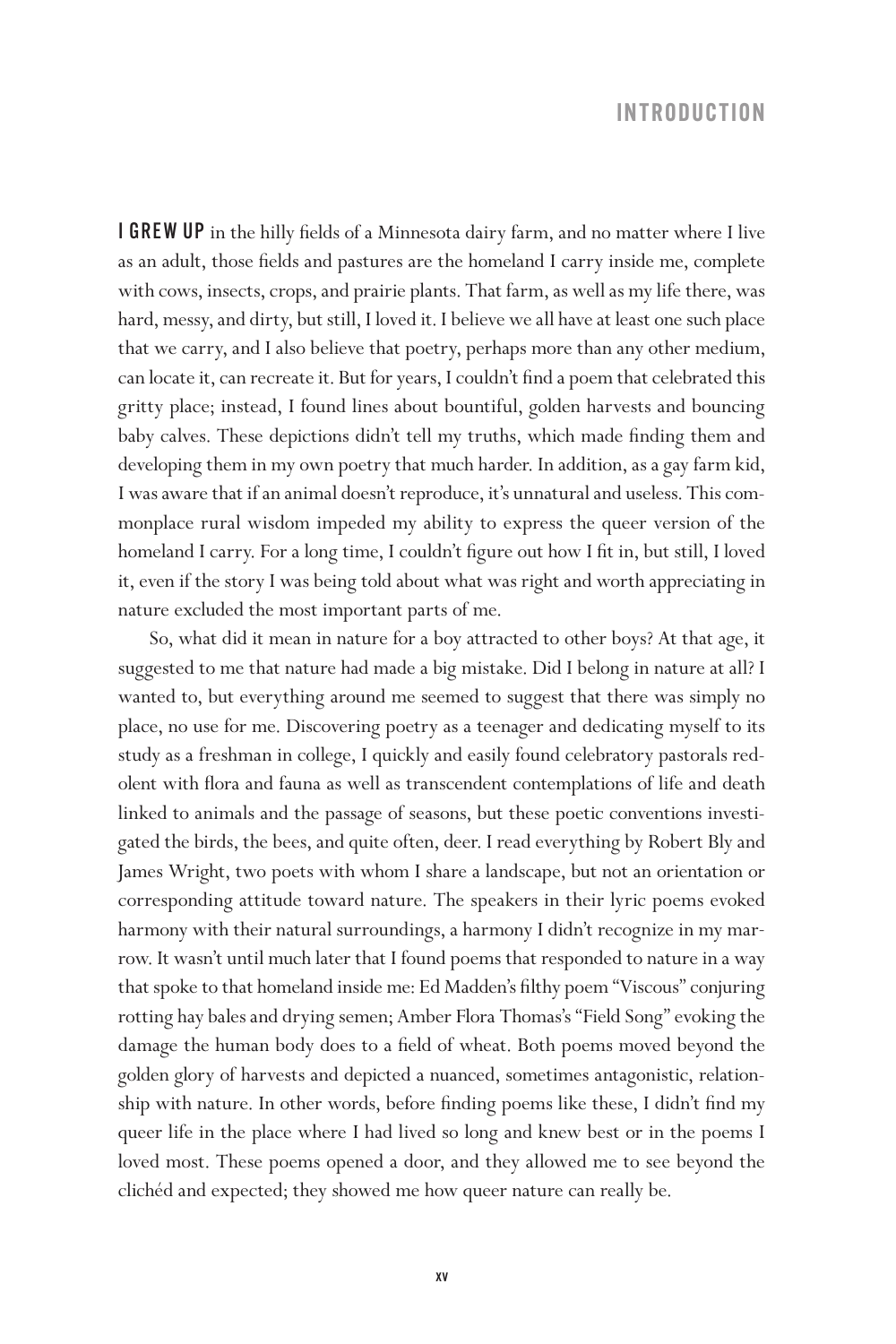Because queer and trans poets have been writing about nature for as long as everyone else, the problem is with the canon of nature poetry. The lack of representation hindered my artistic development as an adult as much as my romantic relationship skills were hindered by all my teenage years in the closet. My experience wasn't unique; many of the poets in this anthology probably encountered the same issue, the same feeling of alienation. And in 2015, I decided I wanted to address this obvious gap.

Gathering queer and trans American poets from the nineteenth century through the twenty-first, such as John Ashbery, Richard Blanco, Jericho Brown, Natalie Diaz, Emily Dickinson, Thom Gunn, Audre Lorde, Mary Oliver, Kay Ryan, Adrienne Rich, and May Swenson, I approached this anthology with a sense of generosity regarding what the form and content of the nature poem could be and tried to suspend my skepticism for what couldn't or wouldn't fit. Many of these poems make statements, implicit or outright, on the following topics in addition to nature: appetite, body, death, desire, gender, habitat, home, hope, love, metamorphosis, monstrosity, nation, race, and of course, sex. As I searched, I also became more aware of how the construction of farms and cities had destroyed and displaced nature. Poems embodying this truth needed to be more chaotic, dirty, and nuanced than those I encountered. Finally, and perhaps most importantly, I didn't want to restrict the nature poem to the outdoors or to the "wilderness," a colonial term, in recognition of how built places are communities, habitats, and contested sites, as one notices in such poems as "Closing the Gay Bar outside Gas City" by Bruce Snider and "Taking a Visitor to See the Ruins" by Paula Gunn Allen.

Neither did I want to restrict the nature poem to feminine and masculine concepts imposed upon the more-than-human world, especially through the myth of Adam and Eve. In contrast, the Medusa, "the Queen under the Hill" of this anthology, is a better ancestor because her phallic snakes recombine the male and female and allow her to represent the human and more-than-human world. She is shameless. Many of these poems defy assumptions of feminine and masculine and write powerfully at this intersection of the human and more-than-human. In particular, some poems exemplify the defiances and inversions of gender that define their speakers but that are also commonplace in nature: most plants are monoecious (containing both male and female parts) and make ready and apt images for queer and trans poetics. In "Boy with Flowers" by Ely Shipley, the speaker refuses flowers when an aunt genders them as female-only and finds solace after top surgery in the final lines: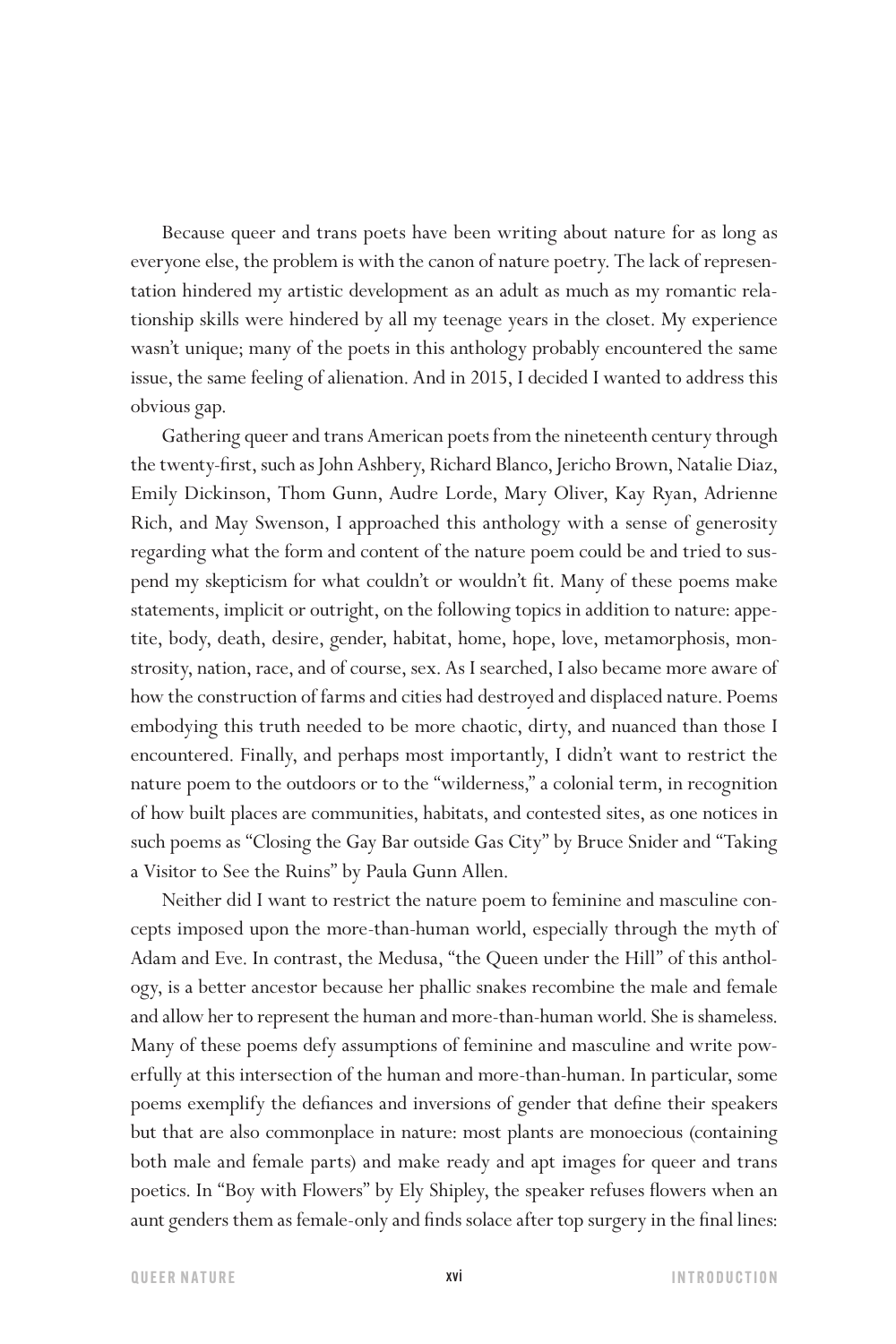"[e]ach sewn tight with stitches, each a naked stem, flaring with thorns." In conversation, Cameron Awkward-Rich's poem, "The Little Girl Is Busy Asking Questions about Desire," describes a girl becoming a tree, which serves as a metaphor for the speaker's transition from female to male. All through this anthology, plants and flowers represent queer sources of joy and mystery. In "Bottle Gentian," KateLynn Hibbard speaks to a hardy prairie flower of its quiet and closed strangeness—a botanical introvert from the more-than-human world. Of course, in Allen Ginsberg's "Sunflower Sutra," the rambunctious speaker addresses a withered sunflower and asks, "Poor dead flower? when did you forget you were a flower?" and compels readers with uplifting admonitions such as "we're golden sunflowers inside, blessed by our own seed & hairy naked accomplishment." In ecstatic, extraverted exchange, the drag queen speaker in Benjamin Garcia's "Ode to the Corpse Flower" declares, "I am the week-old ham hock whore of horticulture" and sings "fuck Whitman fuck Pound // give me Emily D." Dead, alive, or filthy, flowers help many of us articulate identities.

Of particular delight were poems that fully infused the queer into nature in new and unexpected ways. Some poems exist in their own weird biomes and according to their own terms. For example, Kay Ryan's philosophical poem "How a Thought Thinks" transforms a thought into a mole-like creature chewing underground—a queer contrast to the lofty thought processes celebrated in European philosophy. In "Enskyment," Antler evokes the incantatory joy of being interred in the sky until, after downpours, all that's left of one's life is petrichor—a liberation from the metaphysics of earth and sky. Don't we all yearn for an explanation that will unbury us, once and for all? With the rain, we evaporate. In *Queer Nature*, this poem is only one example of how water is implicit to queer, poetic transformation.

As a force of contradiction, mutability, and impossibility, water is described in these poems as black, brown, burning, clean, disturbed, divided, fresh, laughing, knocking, murky, oily, open, and parted. In "Fairy Tale," sam sax writes of a boy who becomes an infectious steam, queer and dormant, inside his lovers from the baths. As a contrast, in "Sex" by Nikki Finney, steam redeems, rather than infects, lovemaking. Just as water is representative of the mutable, powerful, and transformative, so are bodies of water, including waterfalls and rivers. "Diving into the Wreck" by Adrienne Rich, one of the landmark poems of twentieth-century literature, deserves special mention as an origin myth and the likely wellspring of so many other poems. Her speaker describes the arduous and solo dive into the sea, an